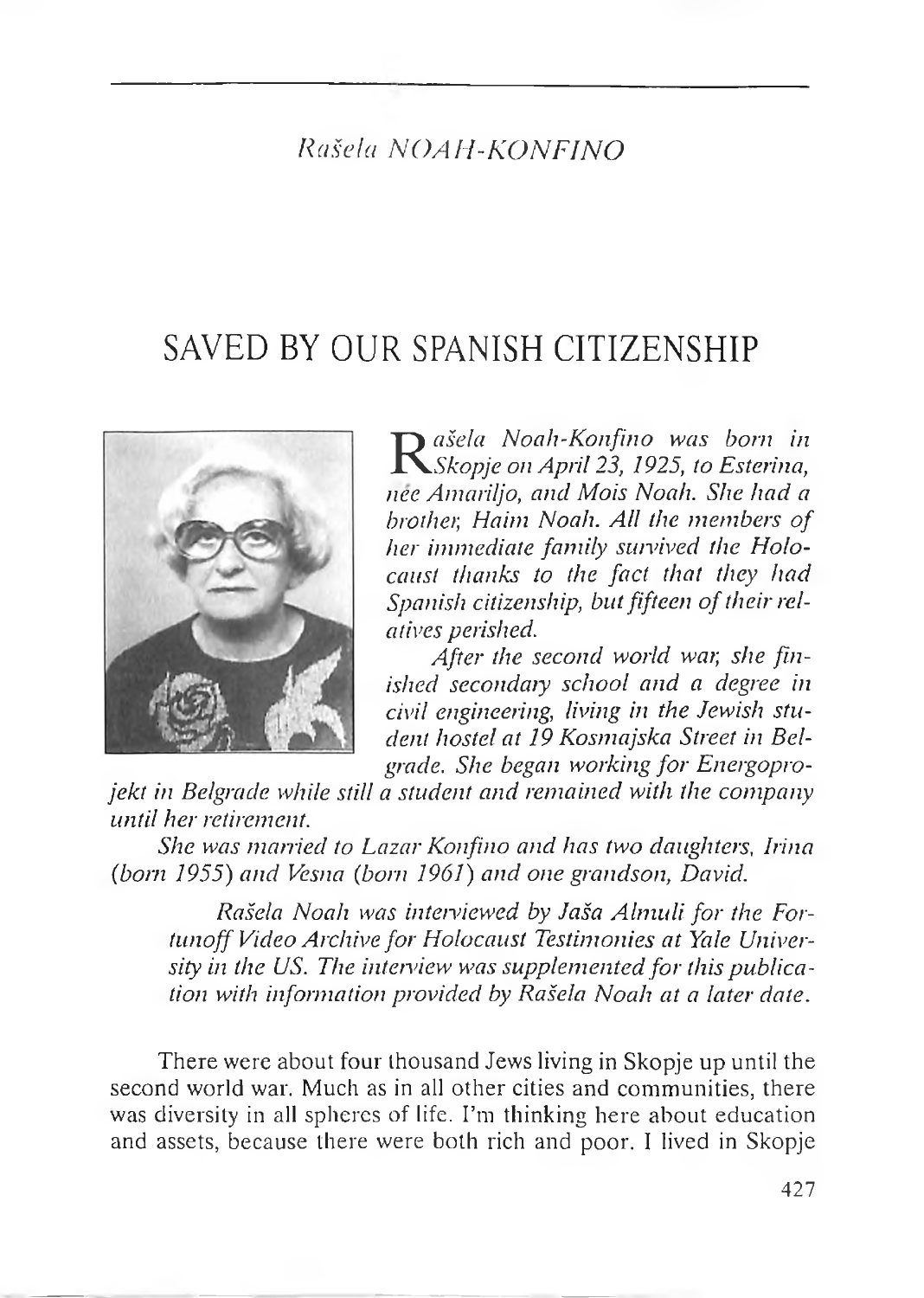until the liberation, until the end of the second world war. I'm one of a few. a very small number of Jews in Macedonia who stayed alive thanks to the circumstance that <sup>I</sup> was a Spanish citizen. <sup>I</sup> attended primary and secondary school in Skopje. When the war began <sup>I</sup> was in the fifth grade of secondary school and they granted me, along with all the other students, a pass for the year because the war began in April, two months before the school year was due to finish.



*Rašela's mother and father in Skopje, before the war*

Most Macedonian Jews were Sephardic, but there were also some Ashkenazi who had come from other regions.

In Skopje, Ladino was spoken in Jewish homes. This was also my mother tongue because <sup>I</sup> began learning Serbian only when I started school, which was a big problem for children in their schooling. My parents also spoke Macedonian while my brother and I, because we socialised with Serbian children, later spoke mainly Serbian.

The customs were Sephardic. My father wasn't an orthodox Jew. At home we didn't observe the holidays much, but we would go for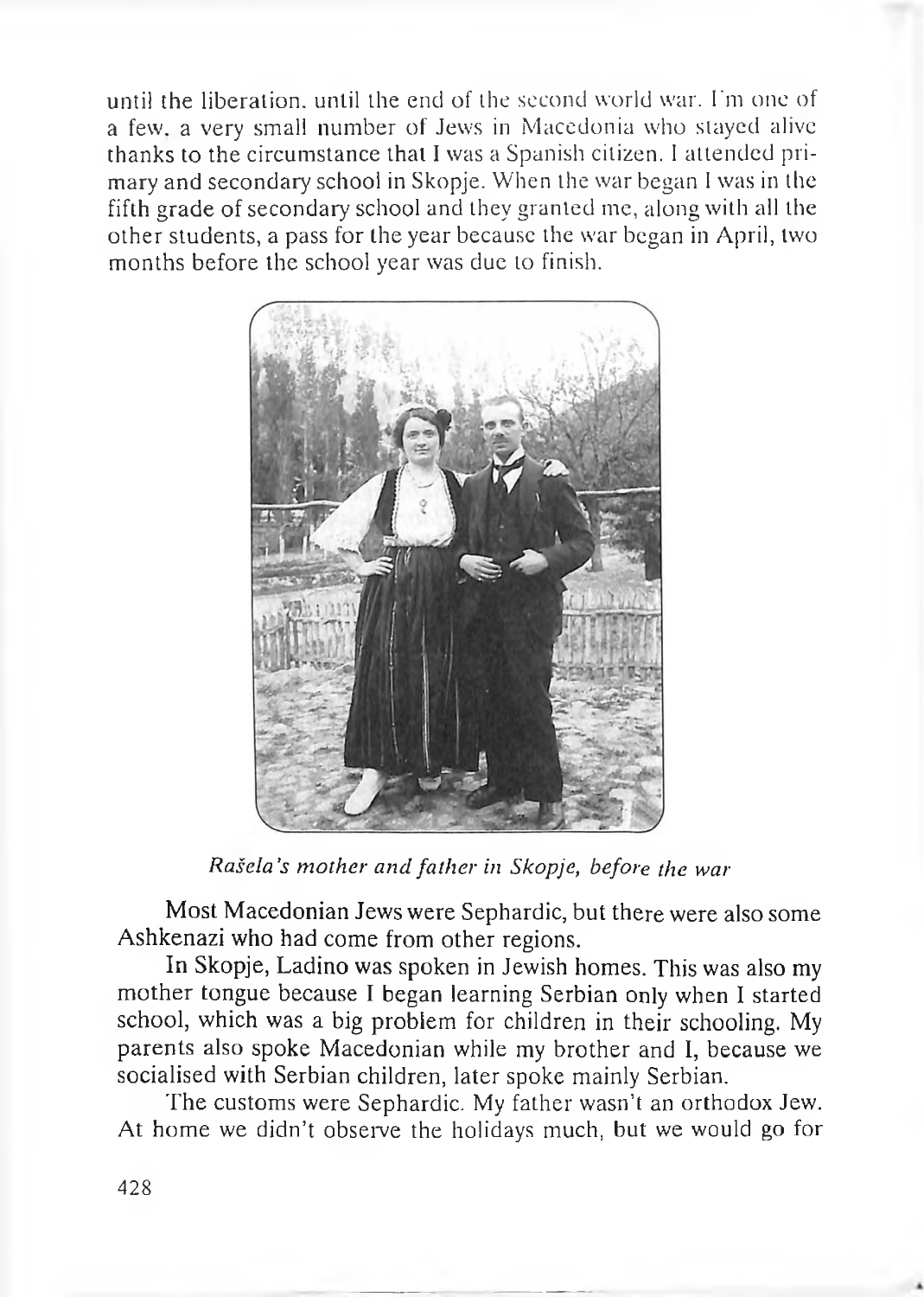each of them to my grandfather, my mother's father. Because this was a large family he would gather his sons and daughters with their families and we all celebrated the holidays there. The customs were very nice and we children really enjoyed it all. We also had a beautiful and large synagogue in Skopje.

My father was a tradesman. He had a knitwear workshop from 1930. Until the war began we lived a pleasant middle-class life. Mother and father worked in the workshop, which was right next door to the house, so my brother and I were not neglected. My brother finished textile school in Leskovac and joined the business. Once a year, the family went on vacation to a spa.

The Jewish community was very harmonious: people got along well and helped one another. There were also some Jewish organisations such as Hashomer Hatzair for young people My brother was a member of Hashomer. I didn't belong to any organisations, due to a combination of circumstances, because we were practically the only Jewish family in the area of Skopje where we lived. I was the only Jew in my school and I didn't have Jewish religious classes in primary school, but Orthodox, right through to high school.

The Germans entered Skopje immediately after the attack on Yugoslavia in April 1941. They were followed by the Bulgarians. The Germans made concessions to the Bulgarians because they were their allies. The Germans broke up the country and annexed Macedonia, or South Serbia as it was called in the then Yugoslavia, to Buigaria. Anyone who wanted could get Bulgarian citizenship. Only those who declared themselves as Serbs had to leave Macedonia, within a very short time and under very rigid conditions. Macedonian Jews were not allowed to take Bulgarian citizenship. This was so that they could confiscate their assets, ban them from working, and limit their movements. We were forced to wear the Star of David. We wore the yellow star as a brooch, like a button. I had to start wearing it in 1941, as soon as the Germans came, and I also wore it during the Bulgarian occupation. Jews were also barred from living in apartments in the new part of Skopje and had to move out of this part of the city. Because of this my uncle, my mother's youngest brother, and my aunt moved in with us, because they were evicted from their apartment.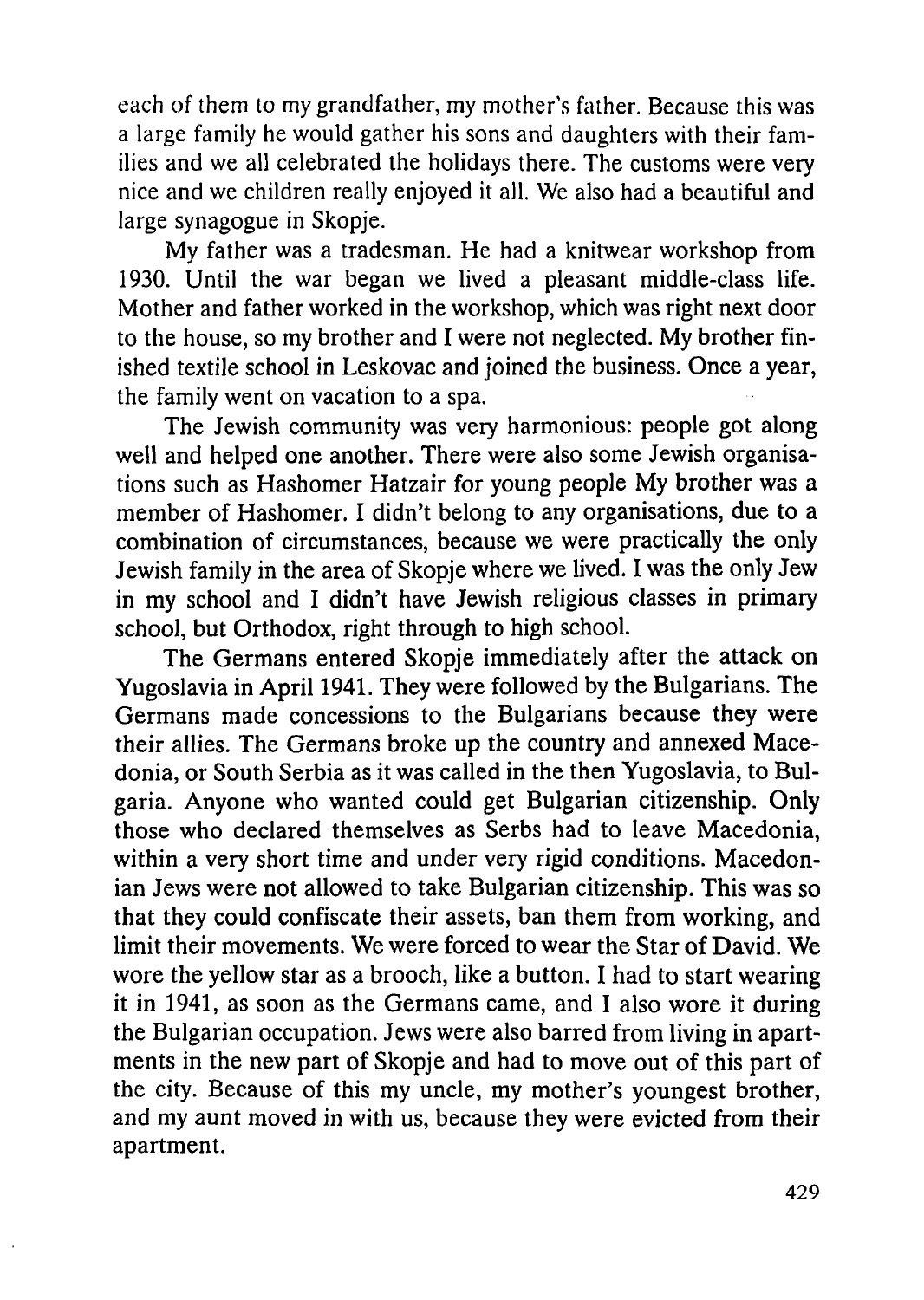### MONOPOL: CAMP FOR MACEDONIAN JEWS

During the occupation my father lost his right to work. But he was a very resourceful and wise man. One room in our house was used as a store for the larger quantities of merchandise father needed in his business. Before the Germans arrived he sold this stock - because there were still people who wanted to buy these goods. He then changed all the money into gold coins and gave them to <sup>a</sup> close friend - <sup>a</sup> Macedonian called Rista. <sup>I</sup> don'<sup>t</sup> remember his surname. With this money, Rista bought us food and anything else we needed. The money was used to support our refugees: Aunt Berta and Uncle Avram Koen, my father's sister and her husband, and their two little daughters, Rita and Mati. They all fled Belgrade and came to us, just as my mother's brother and his wife had done, because they had nothing to support themselves with. They were later taken to Treblinka where they perished.



*Rašela Noah as a bridesmaid at the wedding ofher uncle, Mentes Noah. Only eleven members ofher large family survived the atrocities ofthe war*

My parents usually learnt about measures imposed on the Jews through the Jewish Community or through public announcements. There wasn't any real change in the attitude of the neighbours, most of them Turks, in our area although our Macedonian neighbours dis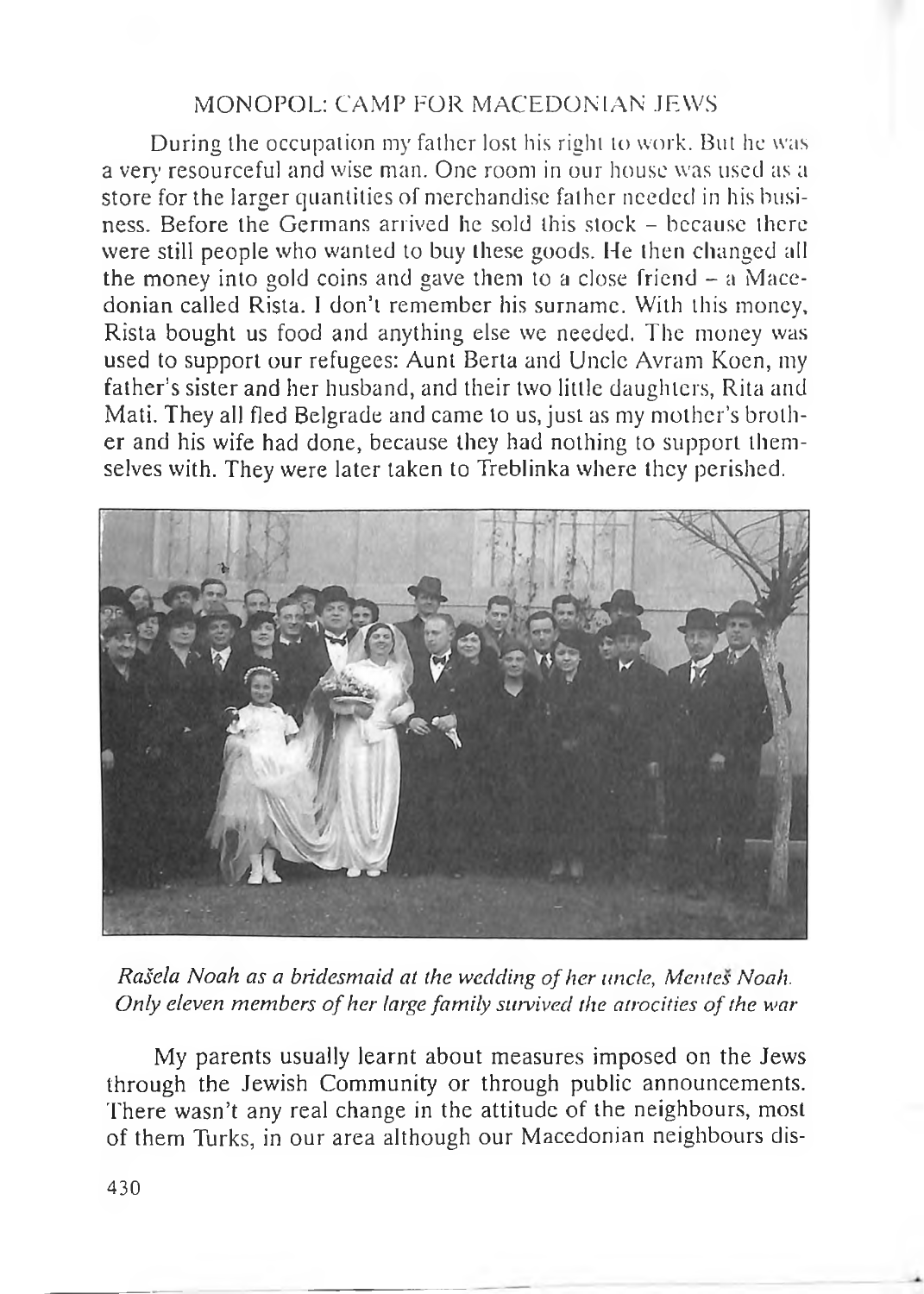lanced themselves somewhat and there were no Serbs because they had all left Macedonia when the Germans arrived.

Jews were subject to many restrictions. However, compared to those in Serbia, Germany. Austria and other countries, even with all these restrictions, Jews lived under relatively tolerable conditions until March 11, 1943.



*Same face, different situations in life: Rašela in 1941 and, a year later, in occupied Skopje*

Up to this time, the Bulgarians didn't force anyone to enter concentration camps. There were many Jewish refugees from Serbia who had heard that conditions were much better for them in Skopje and in Macedonia in general. However in 1941 the Bulgarian authorities proclaimed that anyone who came from other countries had to report. Some Jews from Belgrade took the bait. They were arrested when they reported to the authorities and were immediately returned to Belgrade. Later, after the war, we heard that they had been killed soon after that.

<sup>I</sup> have already mentioned that, like all Jews, my father did not have the right to work. The German and Bulgarian occupying forces had stripped Jews of their citizenship so they were able to deprive them of the right to work and seize their assets, all under the pretence of legality.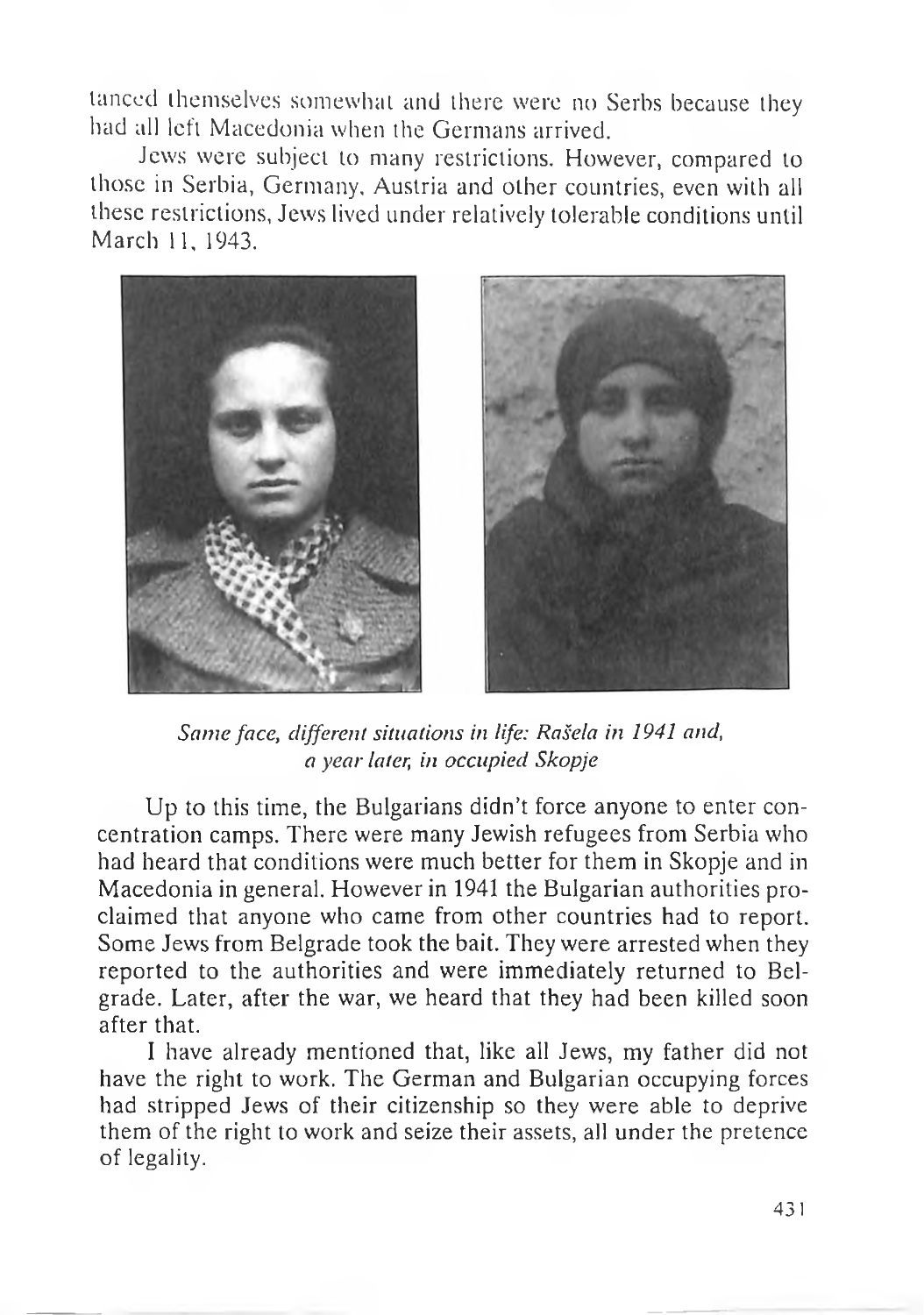And so we lived on a razor's edge, from one day to the next, until March 11, 1943. At dawn on that day, virtually without warning, they rounded up all the Jews in Skopje. This was done thoroughly and "suecessfully", demonstrating that there was a register of all Jews and they knew where everyone lived. At first we had no idea what would happen to us. In most cases the Bulgarian police came into our apartments, forced us to prepare quickly and pack some clothes. We were allowed to take blankets and food. I remember the long line of horsedrawn carts in which we could put our belongings. We walked beside the carts as the column headed for Monopol. This was the name of the tobacco warehouses on the outskirts of Skopje, which had their own railway siding. As far as I remember there were four buildings of four storeys each. They put all the people from Skopje in there and then, during the day, we were joined by Jews who had been arrested in Bitolj, Štip, Veles and other places throughout Macedonia.

#### **CONVOYS**

At the time we had no idea who had given the orders for this, but we learnt later that it had been the Bulgarians, under pressure from the Germans. In Bulgaria, the Bulgarian authorities were protecting their Jews. Czar Boris and the patriarch of the Bulgarian Orthodox Church stood up to the German request to round up and hand over Bulgarian Jews. Their position was that they were Bulgarian citizens and they wouldn't hand them over. However they soon paid recompense for this concession by conducting a thorough deportation of Jews from Macedonia. We remained in Monopol for twenty days or so. There were more than seven thousand Jews assembled there. For a few days we received no food: we ate what we had brought from home. The accommodation was the worst. Each family was allotted a patch of floor. There we laid out what we had brought with us from home. There was no water in the Monopol compound, except in the yard. They only let us out in groups, whether to relieve ourselves, wash our faces or fetch water. However very little time was allowed for each of these needs, so we had to do everything at breakneck speed. Because of this there were soon lice, mange and contagious diseases, all in the short period we spent in Monopol. Of course we had nothing in the camp - we had no beds nor did they give us blankets. There was only the wooden floor and, because the ceiling was so high, lofts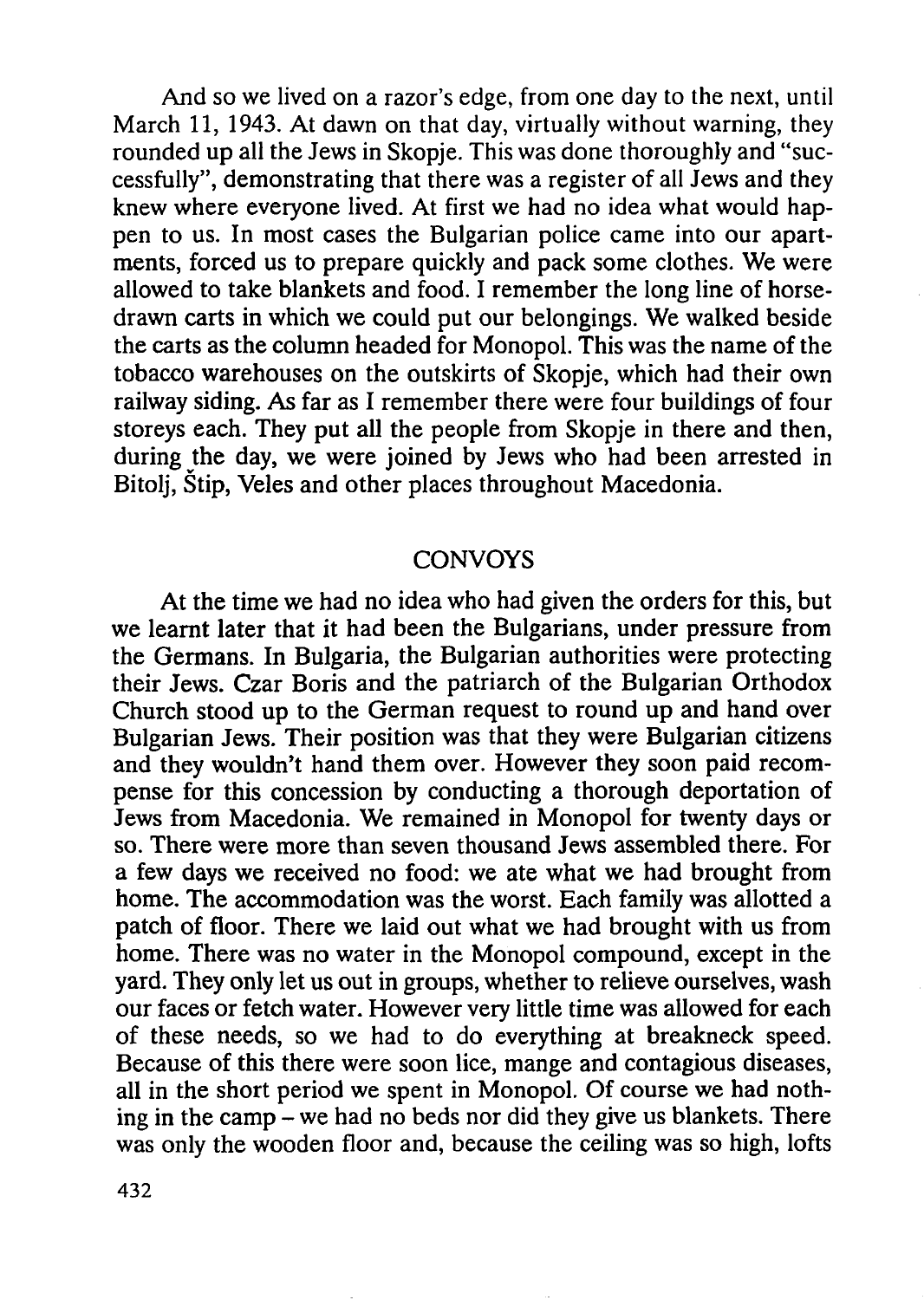where tobacco was dried. People were also accommodated on these lofts. We were living in these terrible conditions when the convoys began. The Jews were taken away from Monopol in three convoys. The first left on March 22 and the last on March 29. We later discovered from documents we had access to after the war, that there were supposed to be four convoys. However they squeezed many more peopie into the wagons than would properly fit so that everyone was taken in just three convoys. We were never told where they were taking us, although there was a rumour, but it was only guessing, that we were going to forced labour somewhere in Bulgaria. When we saw German guards beside the wagons we began to be suspicious.



*Rašela's mother Esterina with her son Haim, Rašela's brother*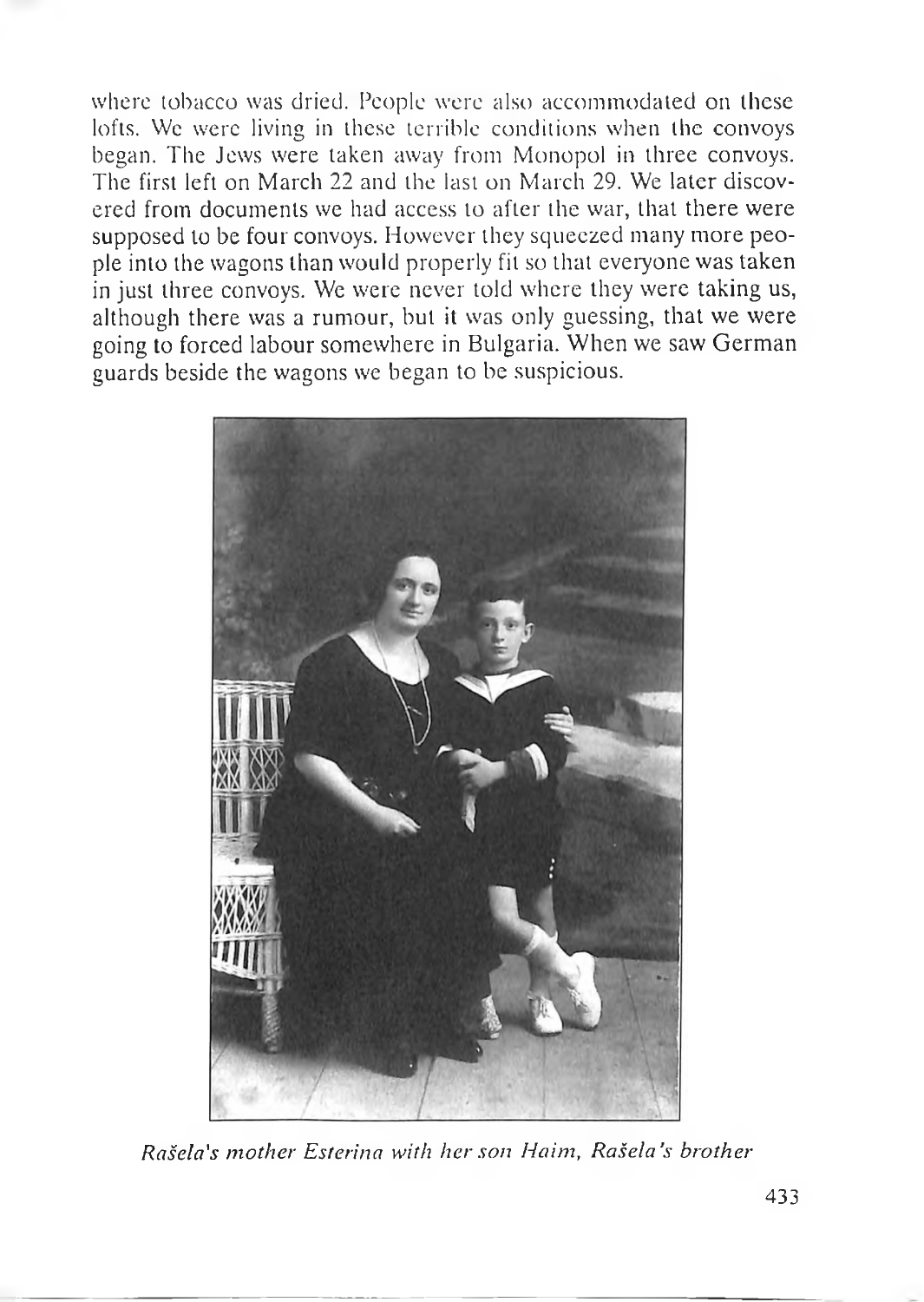And this is the point to tell the story of how my immediate family and I survived.

While we were in Monopol, the Italian consul made an attempt to save some of the Jews at any cost. He was opposed to this extremely inhumane transport of Jews. Because he was unable to do anything else, he tried to save at least those Jews who were Italian citizens and succeeded in doing this. Several families of Skopje Jews were released while we were in Monopol. They were rescued as Italian citizens. In addition a Bulgarian, Dr Kostov, tried to have physicians, pharmacists and veterinary surgeons released from Monopol saying that he needed them to do skilled work for which people were in short supply in remote parts of Macedonia, where epidemics had broken out, and for other health protection projects. He succeeded. There were about sixty of these. He first asked for pharmacists and physicians, but they refused to leave the camp without their families. Then he went to the Bulgarian authorities with the request that their families be released with them. He succeeded again and so a second group of Jews was released. However the veterinary surgeons were not allowed to leave the camp.

In this situation my brother Haim Noah began to agitate for the release of Jews. He had an idea that perhaps we could also try to save ourselves as Spanish citizens from the time when Jews were expelled from Spain. Most Spanish citizens in Skopje had never renewed their documents, because it was very difficult for Spanish citizens to get jobs in Yugoslavia, so a number of people who had had Spanish citizenship took Yugoslav citizenship and allowed their Spanish citizenship to lapse.

By tradition, my father's entire family had Spanish citizenship and we had documents at home proving this. My brother, who was ten years older than me, had graduated from a specialist secondary textile school in 1937. As a Spanish citizen he had problems finding a job, so my parents then applied for Yugoslav citizenship for the whole family. We got it. My brother even did military service, but my parents didn't throw away the documents which proved we had Spanish nationality, but kept them as a souvenir. Because we didn't have these documents with us, my brother was taken under guard to our house in Skopje and brought back some old passports. I don't even know when exactly we acquired Spanish citizenship, I suppose it was passed down from one generation to another. He brought all these documents to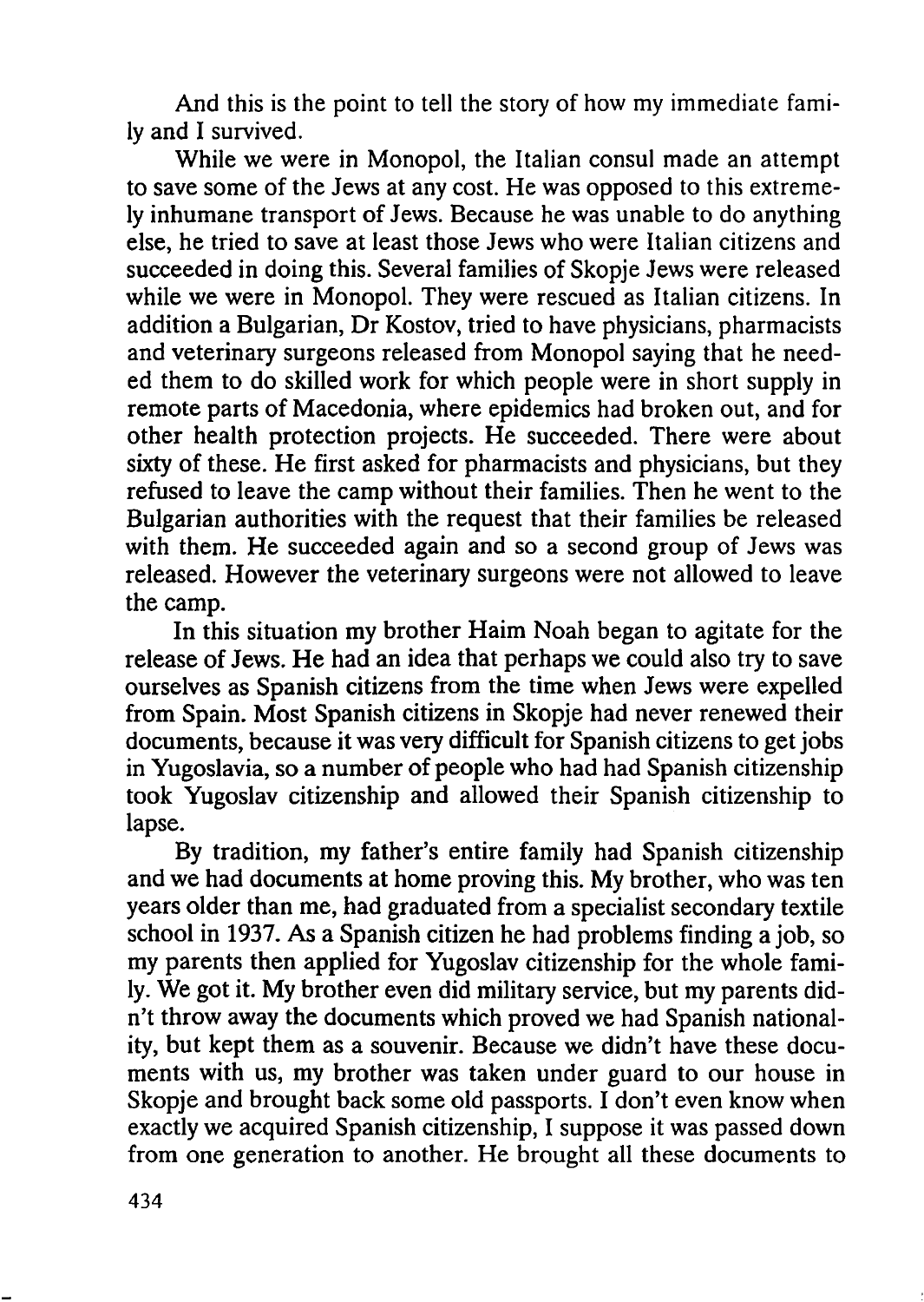the camp and gave them to the Bulgarian authorities who, it seems, were willing to take this into consideration. We learnt later that the Spanish ambassador in Sofia and the Spanish consul in Skopje had pushed this case very hard. Once the whole issue was raised, they insisted that Spanish citizens be released from the camp. So we, too, were released, along with about 25 families of Spanish citizens, a total of about seventy people. A family friend, a Bulgarian woman married



*Three brothers and two sisters of Rasela's mother Esterina perished. Of the people in this photograph, only two (sitting in the first row) died of natural causes*

to a Polish Jew who had converted to Christianit^y, helped us do all this quickly and successfully. We got a note to her telling her that we had submitted the papers, and she interceded with the police, insisting that everything be sent to the Spanish ambassador in Bulgaria. For us, this meant that things were virtually taken care of because the ambassador really wanted to help, without raising the question of the documents being renewed. We were given new Spanish passports. The whole operation took more than twenty days, so we saw all the transports leave Monopol. They wouldn't allow us to leave the camp, as the Ital-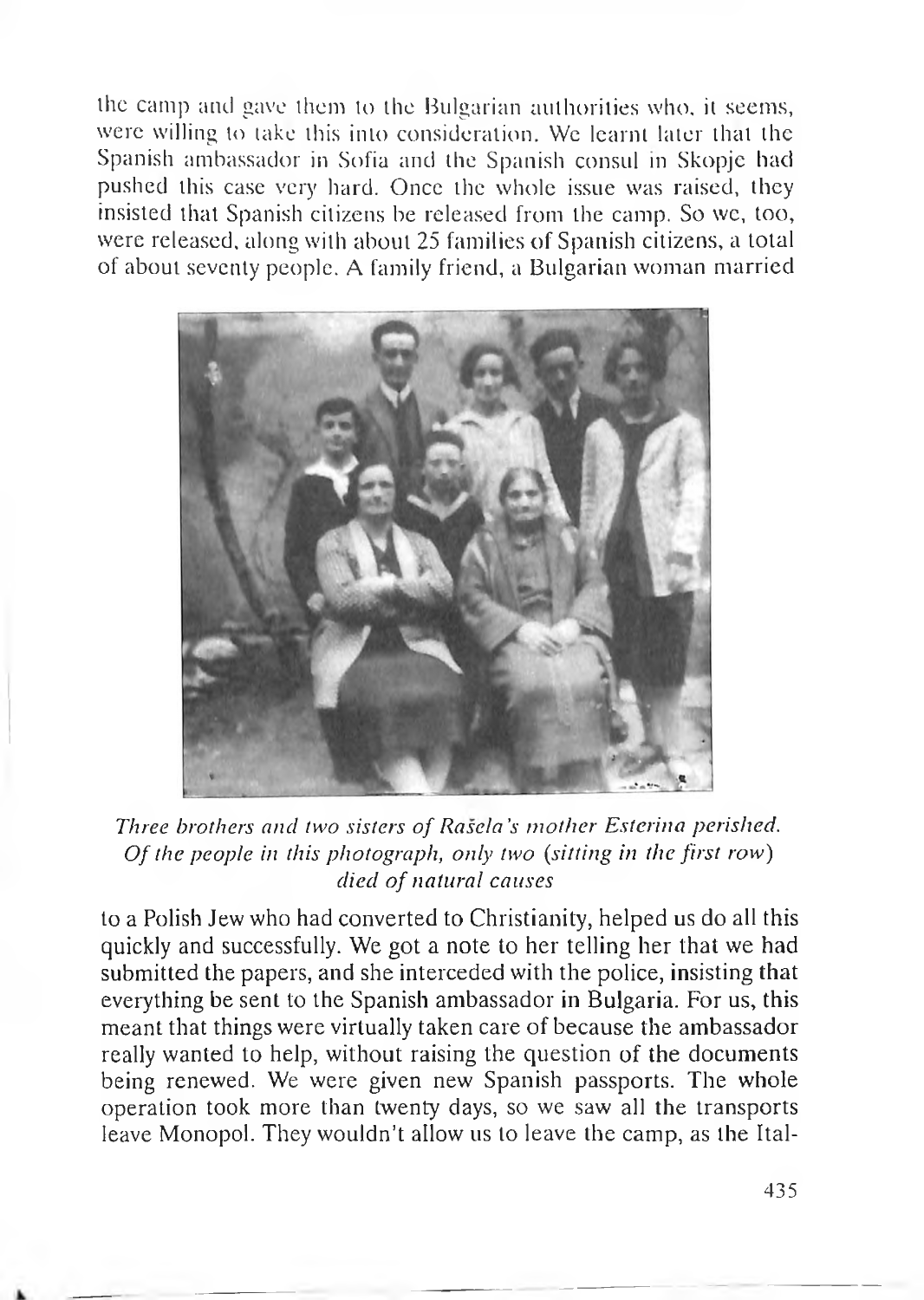ian citizens had done, and the doctors and pharmacists, they released us only once the convoys had left. And so until the very last day, or to be exact the very last minute, we didn't know whether or not we would be released. Leaving the camp was completely shattering for me because everyone I loved had left! From the detached room in which we were accommodated, I watched them board the wagons. It was especially difficult for me to watch Nina, my best friend, drag her bundie and not be able to help her.

It was terrible in Monopol when the transports were leaving. There were many elderly people, there were also children; people were beside themselves in chaos and panic, they were carrying bags and were simply shoved into cattle wagons. When they'd crammed in as many people as they thought could fit, they would close them. The wagons had barred windows for ventilation. All of this, happening before our very eyes, could only be described as horrendous. While we were in the camp, wagons taking Jews from Thessalonica to execution sites passed by. I had an aunt in Thessalonica, my mother's sister, who perished in Treblinka together with her husband and two children. My father's brothers were, like us, Spanish citizens, so they too were released from the camp with their families. On the other hand, the plan to wipe out an entire people cost the lives of many of my mother's family.

We weren't allowed to speak to the people who were leaving Monopol, most of them on their last journey. The local Fascist collaborators, who had rounded up the Jews and their families, tortured them in the camps and from there delivered them to the masters of death, allocated a building to those who had been selected for transport, while they locked the rest of us up and made it impossible for us to get out and get anywhere near the wagons. Our view was limited to what we could see through the window: those on the transport left without saying goodbye and without any messages for anyone anywhere.

### THE EVIL FATE OF THE SERBIAN JEWS

At the time all of this was happening, in March 1943, we knew nothing of the persecution of Jews and other peoples. Nor did we know about Auschwitz and the other camps. The only thing we Jews from Macedonia knew was what we heard from Jewish refugees com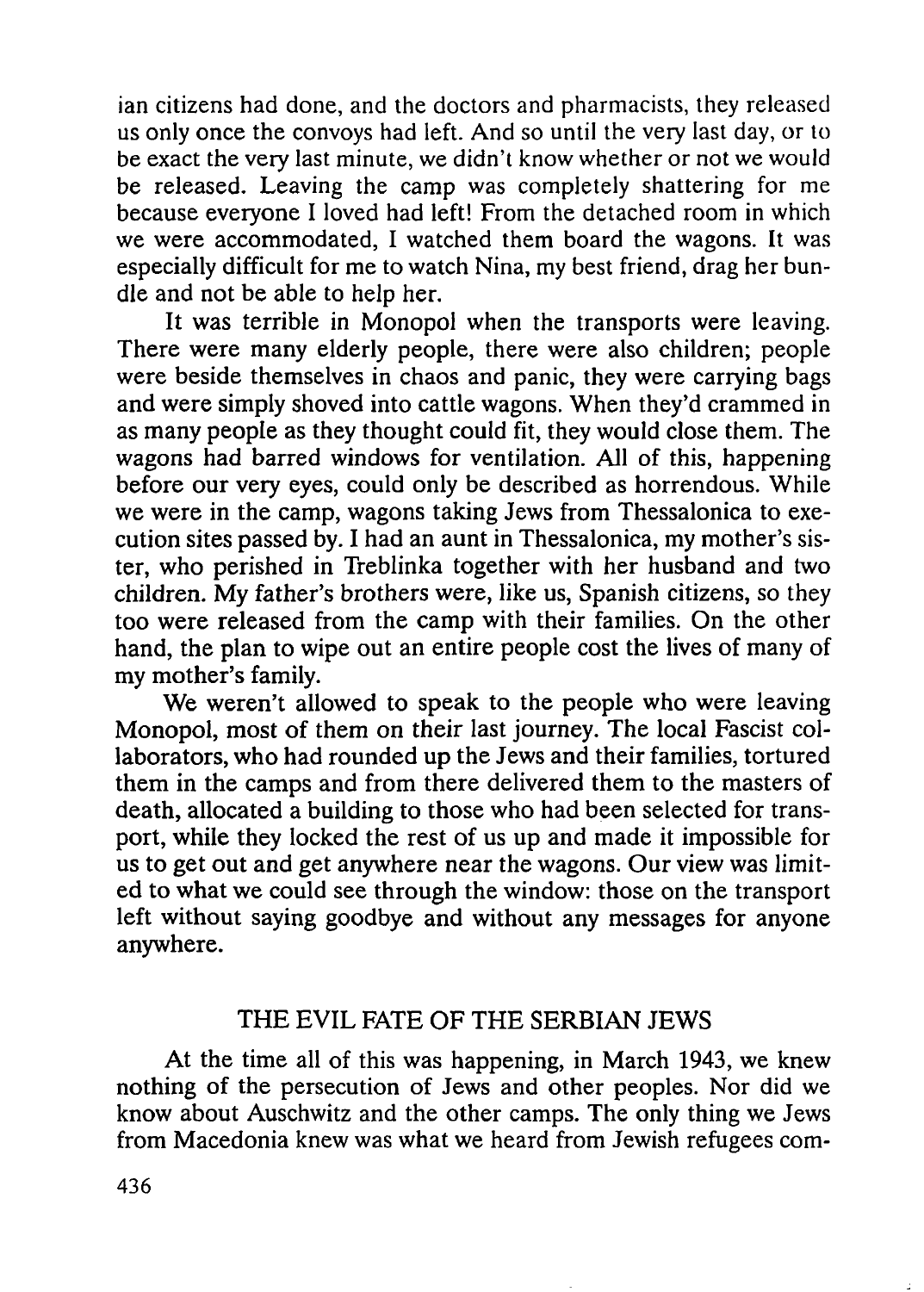ing in from Austria, or those who had fled Serbia. No one even suspected the existence of death camps, liquidation camps, such as Auschwitz, Treblinka and the others. We expected to see our relatives after the war.

Of the more than seven thousand Jews interned in Monopol, not one survived. Of the Macedonian Jews, no one returned.

They released us from Monopol, on a Sunday evening if I'm not mistaken, during the curfew, so we had to get home fast. However we were unable to get into the house because it was locked and everything from inside had been stolen and taken away. But we had good neighbours, Turks, and when they heard us ring, when they saw we were trying to get into our house, they immediately came out of their homes and took us in. We were their guests for three days, until we managed to get the keys to our house. In the rooms stripped of everything we lived as though we were under some kind of house arrest, aware that there were very few Jews left and that we were still required to wear the Star of David and report to the Bulgarian authorities. On top of that there were also quite a few Germans in Skopje. We assumed that we would attract attention out on the streets, so we lived in isolation; our neighbours kept us supplied with food and took care of us. Legally speaking we were protected, but we were afraid that all kinds of things might happen to us.

At the time the British had several times bombed Ploešti in Romania, a place with oil wells and refineries, so there were air raid alerts in Skopje every evening. A permit was needed to leave the city and so our Turkish neighbours applied for permission to evacuate to a village in order to avoid these frequent alerts. We did the same applied for permission and received it. We went with our Turkish neighbours to an Albanian village near Tetovo – I can't remember what it was called. Because it was summer and the school was in recess, the locals put us up in the school building. Here we lived as best we could, slept and battled the shortages. The important thing was that we stayed alive. Our Turkish neighbours' Albanian friends took as much care of us as they could. But one morning we faced an unpleasant surprise when we wanted to go out. Some Albanians we didn't know blocked our way; they were standing in front of the school as guards, with guns. We were astonished  $-$  we hoped to get through and now we were unable to get out! But because our Turkish friends were there and they were allowed out, they went to Skopje, reported